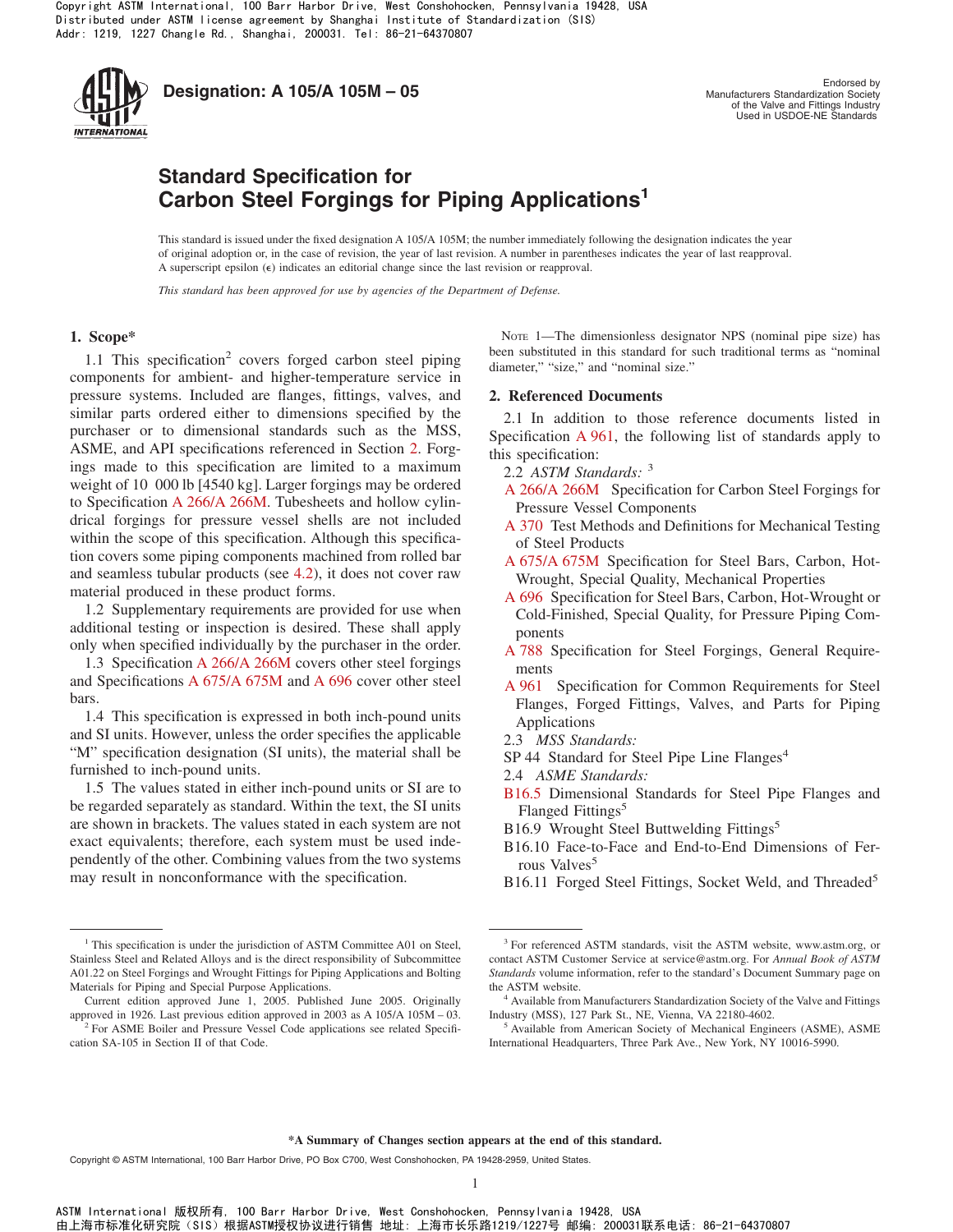

[B16.34](#page-1-4) Valves-Flanged, Threaded and Welding End<sup>5</sup>

B16.47 Large Diameter Steel Flanges<sup>5</sup>

2.5 *ASME Boiler and Pressure Vessel Code:*

[Section IX](#page-2-1) Welding Qualifications<sup>5</sup>

2.6 *API Standards:*

API-600 Flanged and Butt-Welding-End Steel Gate Valves<sup>6</sup> API-602 Compact Design Carbon Steel Gate Valves for Refinery Use<sup>6</sup>

## **3. Ordering Information**

3.1 See Specification [A 961.](#page-1-5)

3.1.1 Additional requirements (see [12.2\)](#page-2-2).

#### **4. General Requirements**

4.1 Product furnished to this specification shall conform to the requirements of Specification [A 961,](#page-1-6) including any supplementary requirements that are indicated in the purchase order. Failure to comply with the requirements of Specification [A 961](#page-1-7) constitutes nonconformance with this specification. In case of a conflict between the requirements of this specification and Specification [A 961,](#page-1-0) this specification shall prevail.

4.2 Except as permitted by Section 6 in Specification [A 961,](#page-1-8) the finished product shall be a forging as defined in the Terminology Section of Specification [A 788.](#page-0-8)

#### **5. Heat Treatment**

5.1 Heat treatment is not a mandatory requirement of this specification except for the following piping components:

5.1.1 Flanges above Class  $300<sup>7</sup>$ 

5.1.2 Flanges of special design where the design pressure at the design temperature exceeds the pressure-temperature ratings of Class 300, Group 1.1,

5.1.3 Flanges of special design where the design pressure or design temperature are not known,

5.1.4 Piping components other than flanges which meet both of the following criteria: (*1*) over NPS 4 and (*2*) above Class 300, and

5.1.5 Piping components of Special  $Class^8$  other than flanges which meet both of the following criteria: (*1*) over NPS 4 and (*2*) when the working pressure at the operating temperature exceeds the tabulated values for Special Class 300, Group 1.1.

5.2 Heat treatment, when required by [5.1](#page-1-9) shall be annealing, normalizing, or normalizing and tempering or quenching and tempering in accordance with Specification [A 961.](#page-2-3)

## **6. Chemical Composition**

6.1 The steel shall conform to the chemical requirements specified in [Table 1.](#page-1-10)

6.2 Steels to which lead has been added shall not be used.

## **7. Mechanical Properties**

7.1 The material shall conform to the mechanical property requirements prescribed in [Table 2](#page-1-11) and [Table 3.](#page-1-12)

## <span id="page-1-15"></span><span id="page-1-13"></span><span id="page-1-4"></span><span id="page-1-3"></span>**TABLE 1 Chemical Requirements**

<span id="page-1-10"></span>NOTE—For each reduction of 0.01 % below the specified carbon maximum (0.35 %), an increase of 0.06 % manganese above the specified maximum (1.05 %) will be permitted up to a maximum of 1.35 %.

| Element    | Composition, %          |
|------------|-------------------------|
| Carbon     | $0.35$ max              |
| Manganese  | $0.60 - 1.05$           |
| Phosphorus | $0.035$ max             |
| Sulfur     | $0.040$ max             |
| Silicon    | $0.10 - 0.35$           |
| Copper     | $0.40$ max <sup>A</sup> |
| Nickel     | $0.40$ max <sup>A</sup> |
| Chromium   | 0.30 max $^{A,B}$       |
| Molybdenum | 0.12 max $^{A,B}$       |
| Vanadium   | $0.08$ max              |

*<sup>A</sup>* The sum of copper, nickel, chromium, molybdenum and vanadium shall not exceed 1.00 %.<br><sup>*B*</sup> The sum of chromium and molybdenum shall not exceed 0.32 %.

<span id="page-1-16"></span><span id="page-1-7"></span><span id="page-1-6"></span><span id="page-1-5"></span><span id="page-1-2"></span><span id="page-1-1"></span><span id="page-1-0"></span>**TABLE 2 Mechanical Requirements***<sup>A</sup>*

<span id="page-1-11"></span>

| 70 000 [485]<br>Yield strength, min, psi $[MPa]^B$<br>36 000 [250]<br>Elongation in 2 in. or 50 mm, min, %:<br>Basic minimum elongation for walls 5/16 in. [7.9 mm]<br>30<br>and over in thickness, strip tests.<br>When standard round 2-in. or 50-mm gage length or<br>22<br>smaller proportionally sized specimen with the gage<br>length equal to 4D is used<br>$1.50^{C}$<br>For strip tests, a deduction for each 1/32-in. [0.8-mm]<br>decrease in wall thickness below 5/16 in. [7.9 mm]<br>from the basic minimum elongation<br>of the percentage points of Table 3<br>Reduction of area, min, % <sup>D</sup><br>30<br>Hardness, HB, max<br>187 |                                  |  |
|---------------------------------------------------------------------------------------------------------------------------------------------------------------------------------------------------------------------------------------------------------------------------------------------------------------------------------------------------------------------------------------------------------------------------------------------------------------------------------------------------------------------------------------------------------------------------------------------------------------------------------------------------------|----------------------------------|--|
|                                                                                                                                                                                                                                                                                                                                                                                                                                                                                                                                                                                                                                                         | Tensile strength, min, psi [MPa] |  |
|                                                                                                                                                                                                                                                                                                                                                                                                                                                                                                                                                                                                                                                         |                                  |  |
|                                                                                                                                                                                                                                                                                                                                                                                                                                                                                                                                                                                                                                                         |                                  |  |
|                                                                                                                                                                                                                                                                                                                                                                                                                                                                                                                                                                                                                                                         |                                  |  |
|                                                                                                                                                                                                                                                                                                                                                                                                                                                                                                                                                                                                                                                         |                                  |  |
|                                                                                                                                                                                                                                                                                                                                                                                                                                                                                                                                                                                                                                                         |                                  |  |
|                                                                                                                                                                                                                                                                                                                                                                                                                                                                                                                                                                                                                                                         |                                  |  |
|                                                                                                                                                                                                                                                                                                                                                                                                                                                                                                                                                                                                                                                         |                                  |  |
|                                                                                                                                                                                                                                                                                                                                                                                                                                                                                                                                                                                                                                                         |                                  |  |
|                                                                                                                                                                                                                                                                                                                                                                                                                                                                                                                                                                                                                                                         |                                  |  |
|                                                                                                                                                                                                                                                                                                                                                                                                                                                                                                                                                                                                                                                         |                                  |  |
|                                                                                                                                                                                                                                                                                                                                                                                                                                                                                                                                                                                                                                                         |                                  |  |
|                                                                                                                                                                                                                                                                                                                                                                                                                                                                                                                                                                                                                                                         |                                  |  |
|                                                                                                                                                                                                                                                                                                                                                                                                                                                                                                                                                                                                                                                         |                                  |  |

*A* For small forgings, see [7.3.4.](#page-2-4)<br>*B* Determined by either the 0.2 % offset method or the 0.5 % extension-under-

load method. *<sup>C</sup>* See [Table 3](#page-1-12) for computed minimum values. *<sup>D</sup>* For round specimens only.

<span id="page-1-9"></span>

|  |  |  |  |  |  |  | <b>TABLE 3 Computed Minimum Values</b> |  |
|--|--|--|--|--|--|--|----------------------------------------|--|
|--|--|--|--|--|--|--|----------------------------------------|--|

<span id="page-1-12"></span>

| <b>Wall Thickness</b>  | Elongation in 2 in. or 50 |            |  |
|------------------------|---------------------------|------------|--|
| in.                    | mm                        | mm, min, % |  |
| $\frac{5}{16}$ (0.312) | 7.9                       | 30.00      |  |
| $\frac{9}{32}$ (0.281) | 7.1                       | 28.50      |  |
| $\frac{1}{4}$ (0.250)  | 6.4                       | 27.00      |  |
| $\frac{7}{32}$ (0.219) | 5.6                       | 25.50      |  |
| $\frac{3}{16}$ (0.188) | 4.8                       | 24.00      |  |
| $\frac{5}{32}$ (0.156) | 4.0                       | 22.50      |  |
| $\frac{1}{8}$ (0.125)  | 3.2                       | 21.00      |  |
| $\frac{3}{32}$ (0.094) | 2.4                       | 19.50      |  |
| $\frac{1}{16}$ (0.062) | 1.6                       | 18.00      |  |

Note—The above table gives the computed minimum elongation values for each 1/32-in. [0.8-mm] decrease in wall thickness. Where the wall thickness lies between two values shown above, the minimum elongation value is determined by the following equation:

<span id="page-1-14"></span><span id="page-1-8"></span>
$$
E=48T+15.00
$$

where:

 $E =$  elongation in 2 in. or 50 mm, %, and

*T* = actual thickness of specimen, in. [mm].

<span id="page-1-17"></span>7.2 For normalized, normalized and tempered, or quenched and tempered forgings, the central axis of the test specimen shall correspond to the 1⁄4 *T* plane or deeper position, where *T* is the maximum heat-treated thickness of the represented

<sup>6</sup> Available from The American Petroleum Institute (API), 1220 L. St., NW, Washington, DC 20005.

<sup>&</sup>lt;sup>7</sup> For definition of Class 300, see ASME [B16.5.](#page-0-9)

<sup>8</sup> For definition of special class, see ASME [B16.34.](#page-1-13)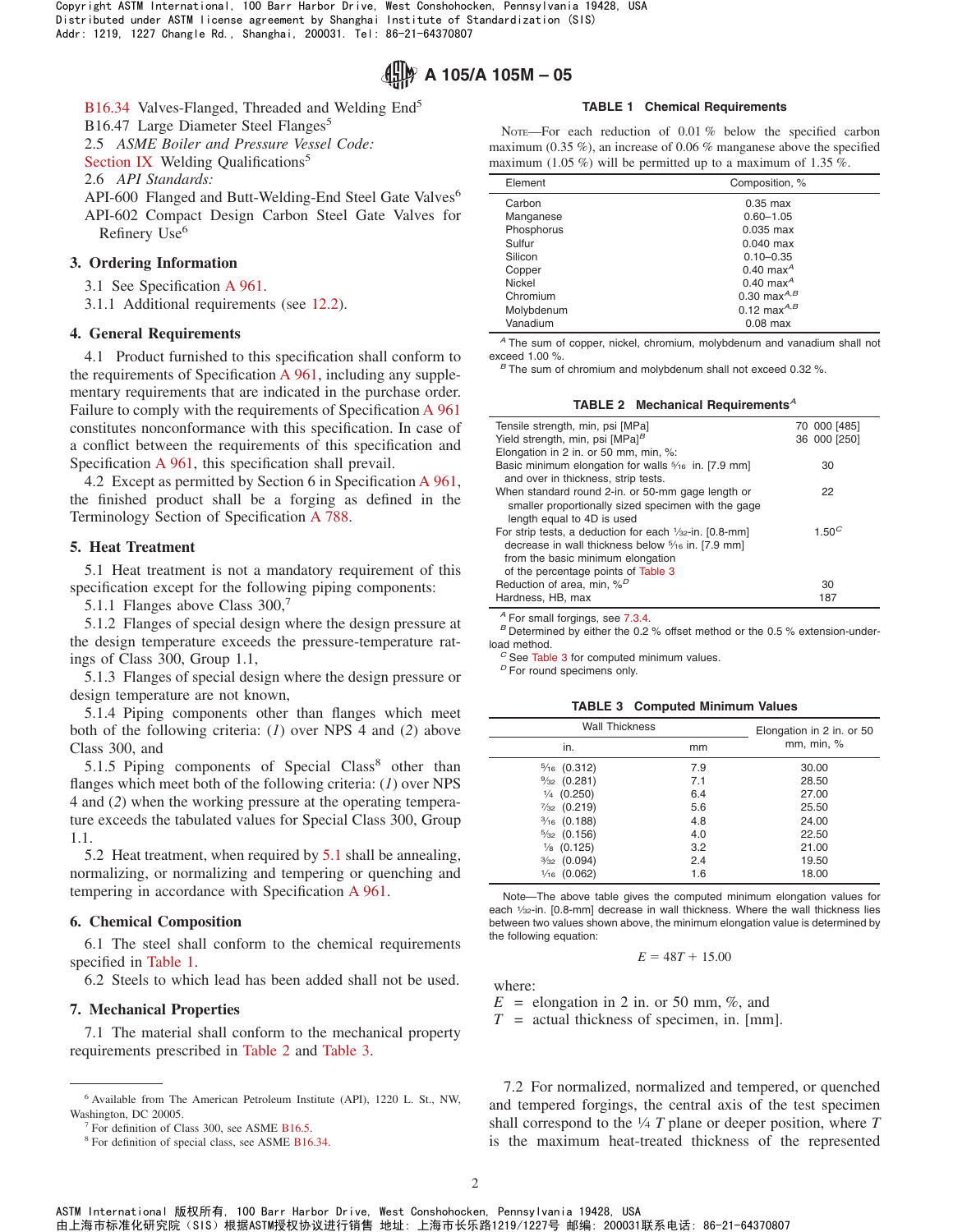

forging. In addition, for quenched and tempered forgings, the midlength of the test specimen shall be at least *T* from any second heat-treated surface. When section thickness does not permit this positioning, the test specimen shall be positioned as near as possible to the prescribed location.

7.3 *Tension Tests*:

7.3.1 One tension test shall be made for each heat of as-forged components.

7.3.2 One tension test shall be made from each heat-treating charge. If more than one heat is included in such a charge, each heat shall be tested.

7.3.2.1 When the heat-treating temperatures are the same and the furnaces (either batch or continuous type), are controlled within  $\pm 25$  °F [ $\pm 14$  °C] and equipped with recording pyrometers so that complete records of heat treatment are available, then one tension test from each heat is required instead of one test from each heat in each heat-treatment charge. The test specimen material shall be included with a furnace charge.

7.3.3 Testing shall be performed in accordance with Test Methods and Definitions [A 370.](#page-2-5) The largest feasible round specimen as described in Test Methods and Definitions [A 370](#page-2-6) shall be used except when hollow cylindrically shaped parts are machined from seamless tubulars. The gage length for measuring elongation shall be four times the diameter of the test section. When hollow cylindrically shaped parts are machined from seamless tubular materials, strip tests may be used.

7.3.4 Forgings too small to permit obtaining a subsize specimen of 0.250 in. [6.35 mm] diameter or larger (see Test Methods and Definitions [A 370\)](#page-2-7) parallel to the dimension of maximum working, and produced in equipment unsuitable for the production of a separately forged test bar such as an automatic or semi-automatic press, may be accepted on the basis of hardness only. One percent of the forgings per lot (see [Note 2\)](#page-2-8), or ten forgings, whichever is the lesser number, shall be selected at random, prepared, and tested using the standard Brinell test in Test Methods and Definitions [A 370.](#page-2-9) The locations of the indentations shall be at the option of the manufacturer but shall be selected to be representative of the forging as a whole. One indentation per forging shall be required but additional indentations may be made to establish the representative hardness. The hardness of all forgings so tested shall be 137 to 187 HB inclusive.

NOTE 2—A lot is defined as the product from a mill heat or if heat treated, the product of a mill heat per furnace charge.

7.4 *Hardness Tests*—Except when only one forging is produced, a minimum of two forgings shall be hardness tested per batch or continuous run as defined in [7.3.2.1](#page-2-10) to ensure that forgings are within the hardness limits given in [Table 2.](#page-1-11) When only one forging is produced, it shall be hardness tested as defined in [7.3.2.1](#page-2-10) to ensure it is within the hardness limits given in [Table 2.](#page-1-11) Testing shall be in accordance with Test Methods and Definitions [A 370.](#page-0-10) The purchaser may verify that the requirement has been met by testing at any location on the forging, provided such testing does not render the forging useless.

#### **8. Hydrostatic Tests**

<span id="page-2-3"></span>8.1 Such tests shall be conducted by the forging manufacturer only when Supplementary Requirement S8 in Specification [A 961](#page-2-11) is specified.

#### **9. Retreatment**

9.1 If the results of the mechanical tests do not conform to the requirement specified, the manufacturer may heat treat or reheat treat the forgings as applicable and repeat the test specified in Section [7.](#page-1-14)

#### <span id="page-2-10"></span>**10. Repair by Welding**

10.1 Repair of defects by the manufacturer is permissible for forgings made to dimensional standards such as those of ASME or for other parts made for stock by the manufacturer. Prior approval of the purchaser is required to repair-weld special forgings made to the purchaser's requirements.

<span id="page-2-0"></span>10.2 Weld repairs shall be made by a process that does not produce undesirably high levels of hydrogen in the welded areas.

<span id="page-2-5"></span>10.3 All forgings repaired by welding shall be post-weld heat treated between 1100 °F [593 °C] and the lower transformation temperature for a minimum of  $\frac{1}{2}$  h/in. [ $\frac{1}{2}$  h/25.4 mm] of maximum section thickness, or alternatively annealed, normalized and tempered, or quenched and tempered. If the forging was not previously heat treated, the original tempering temperature was exceeded, or the forging was fully heat treated in the post weld cycle, then the forging shall be tested in accordance with Section [7](#page-1-14) on completion of the cycle.

<span id="page-2-6"></span><span id="page-2-4"></span><span id="page-2-1"></span>10.4 The mechanical properties of the procedurequalification weldment shall, when tested in accordance with [Section IX of the ASME Boiler and Pressure Vessel Code,](#page-1-15) conform with the requirements listed in [Table 2](#page-1-11) for the thermal condition of repair-welded forgings.

#### <span id="page-2-7"></span>**11. Rejection and Rehearing**

11.1 Each forging that develops injurious defects during shop working or application shall be rejected and the manufacturer notified.

#### <span id="page-2-8"></span>**12. Certification**

<span id="page-2-12"></span><span id="page-2-11"></span>12.1 *Identification Marking*—For forgings made to specified dimensions, when agreed upon by the purchaser, and for forgings made to dimensional standards, application of identification marks as required in Specification [A 961](#page-3-0) shall be the certification that the forgings have been furnished in accordance with the requirements of this specification. The specification designation included on test reports shall include year date and revision letter, if any.

<span id="page-2-13"></span><span id="page-2-2"></span>12.2 *Test Reports*—When test reports are required, the manufacturer shall also provide the following, where applicable:

<span id="page-2-9"></span>12.2.1 Type heat treatment, Section [5,](#page-1-16)

12.2.2 Tensile property results, Section [7](#page-1-14) [\(Table 2\)](#page-1-11), report the yield strength and ultimate strength, in ksi [MPa], elongation and reduction in area, in percent; and, if longitudinal strip tension specimens are used, report the width of the gage length,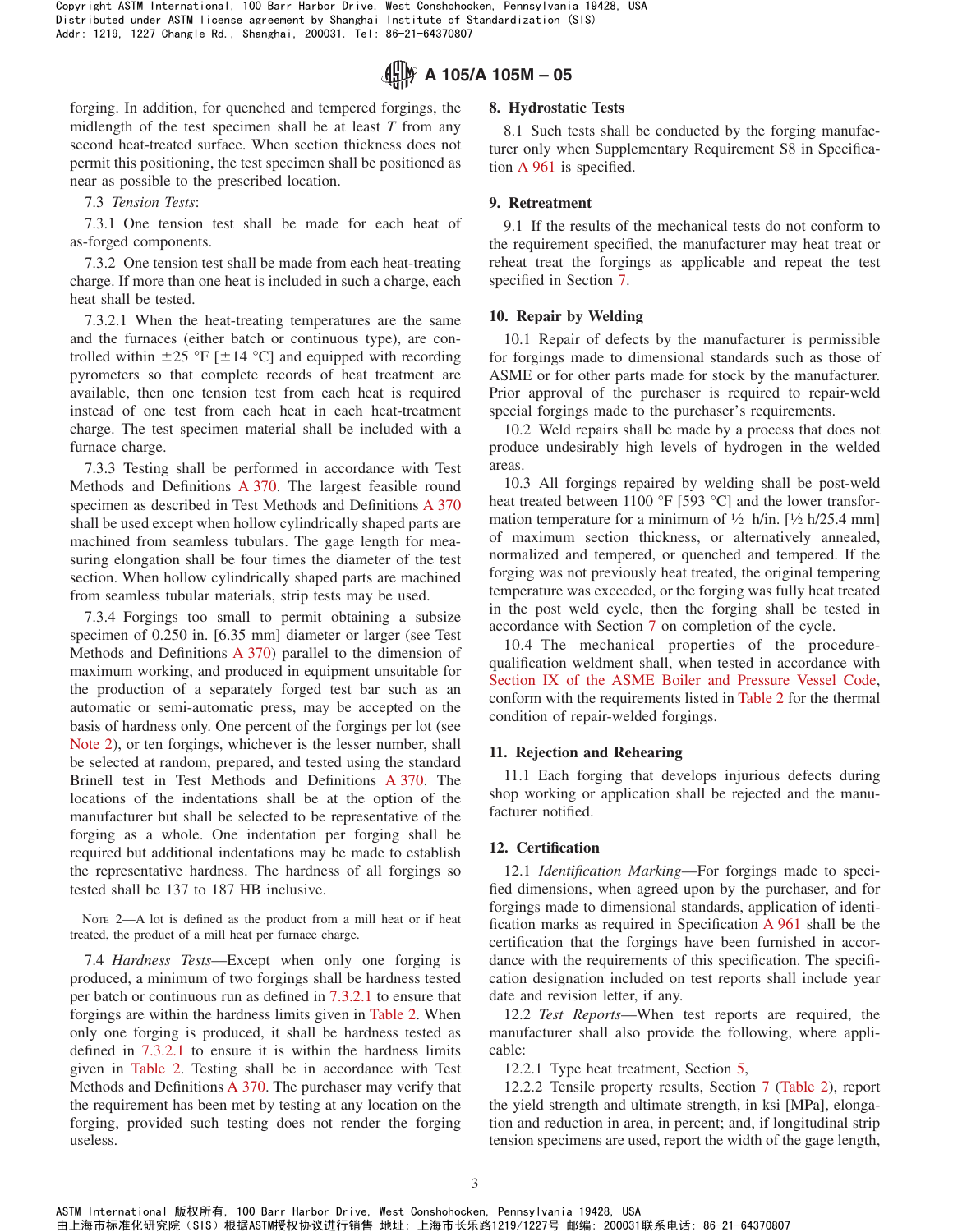

12.2.3 Chemical analysis results, Section 6 [\(Table 1\)](#page-1-10). When the amount of an unspecified element is less than 0.02 %, then the analysis for that element may be reported as " $< 0.02\%$ ","

12.2.4 Hardness results, Section [7](#page-1-14) [\(Table 2\)](#page-1-11), and

12.2.5 Any supplementary testing required by the purchase order.

## **13. Product Marking**

13.1 If the forgings have been quenched and tempered, the letters "QT" shall be stamped on the forgings following this specification number.

13.2 Forgings repaired by welding shall be marked with the letter "W" following this specification number.

13.3 When test reports are required for larger products, the markings shall consist of the manufacturer's symbol or name, this specification number, and such other markings as necessary to identify the part with the test report  $(13.1 \text{ and } 13.2 \text{ shall})$  $(13.1 \text{ and } 13.2 \text{ shall})$  $(13.1 \text{ and } 13.2 \text{ shall})$  $(13.1 \text{ and } 13.2 \text{ shall})$  apply). The specification number marked on the forgings need not include specification year date and revision letter.

<span id="page-3-0"></span>13.4 *Bar Coding*—In addition to the requirements in Specification [A 961](#page-0-11) and [13.3,](#page-3-3) bar coding is acceptable as a supplemental identification method. The purchaser may specify in the order a specific bar coding system to be used. The bar coding system, if applied at the discretion of the supplier, should be consistent with one of the published industry standards for bar coding. If used on small parts, the bar code may be applied to the box or a substantially applied tag.

## <span id="page-3-2"></span><span id="page-3-1"></span>**14. Keywords**

<span id="page-3-3"></span>14.1 pipe fittings, steel; piping applications; pressure containing parts; steel flanges; steel forgings, carbon; steel valves; temperature service applications, elevated; temperature service applications, high

## **SUPPLEMENTARY REQUIREMENTS**

The following supplementary requirements shall apply only when specified by the purchaser in the inquiry, contract, and order.

## **S1. Hardness**

S1.1 The purchaser may check the hardness of any or all forgings supplied at any location on the forging and the hardness shall be 137 to 187 HB. All forgings not within the specified hardness range shall be rejected.

#### **S2. Heat Treatment**

S2.1 All forgings shall be heat treated as specified by the purchaser.

S2.2 When forgings not requiring heat treatment by [5.1](#page-1-9) are supplied heat treated by purchaser request, the basis for determining conformance with [Table 2](#page-1-11) and [Table 3](#page-1-12) shall be hardness testing per [7.4](#page-2-12) and either (*1*) tensile testing of heat treated forgings per [7.2,](#page-1-17) or (*2*) tensile tests from as-forged forgings or separately forged test blanks, as agreed upon between the supplier and purchaser.

S2.3 When test reports are required, and tensile test results were obtained from as-forged forgings or as-forged test blanks, it shall be so indicated on the test report.

S2.4 In addition to the marking required by Section 13, this specification shall be followed by the letter: A for annealed, N for normalized, NT for normalized and tempered, or QT for quenched and tempered, as appropriate.

## **S3. Marking Small Forgings**

S3.1 For small products where the space for marking is less than 1 in. [25 mm] in any direction, test reports are mandatory and marking may be restricted to only such symbols or codes as are necessary to identify the parts with test reports.

S3.2 When the configuration or size does not permit marking directly on the forging, the marking method shall be a matter of agreement between the manufacturer and the purchaser.

#### **S4. Carbon Equivalent**

S4.1 The maximum carbon equivalent, based on heat analysis, shall be 0.47 for forgings with a maximum section thickness of 2 in. or less, and 0.48 for forgings with a maximum section thickness of greater than 2 in.

S4.2 Determine the carbon equivalent (CE) as follows:

 $CE = C + Mn/6 + (Cr + Mo + V)/5 + (Ni + Cu)/15$ 

S4.3 A lower maximum carbon equivalent may be agreed upon between the supplier and the purchaser.